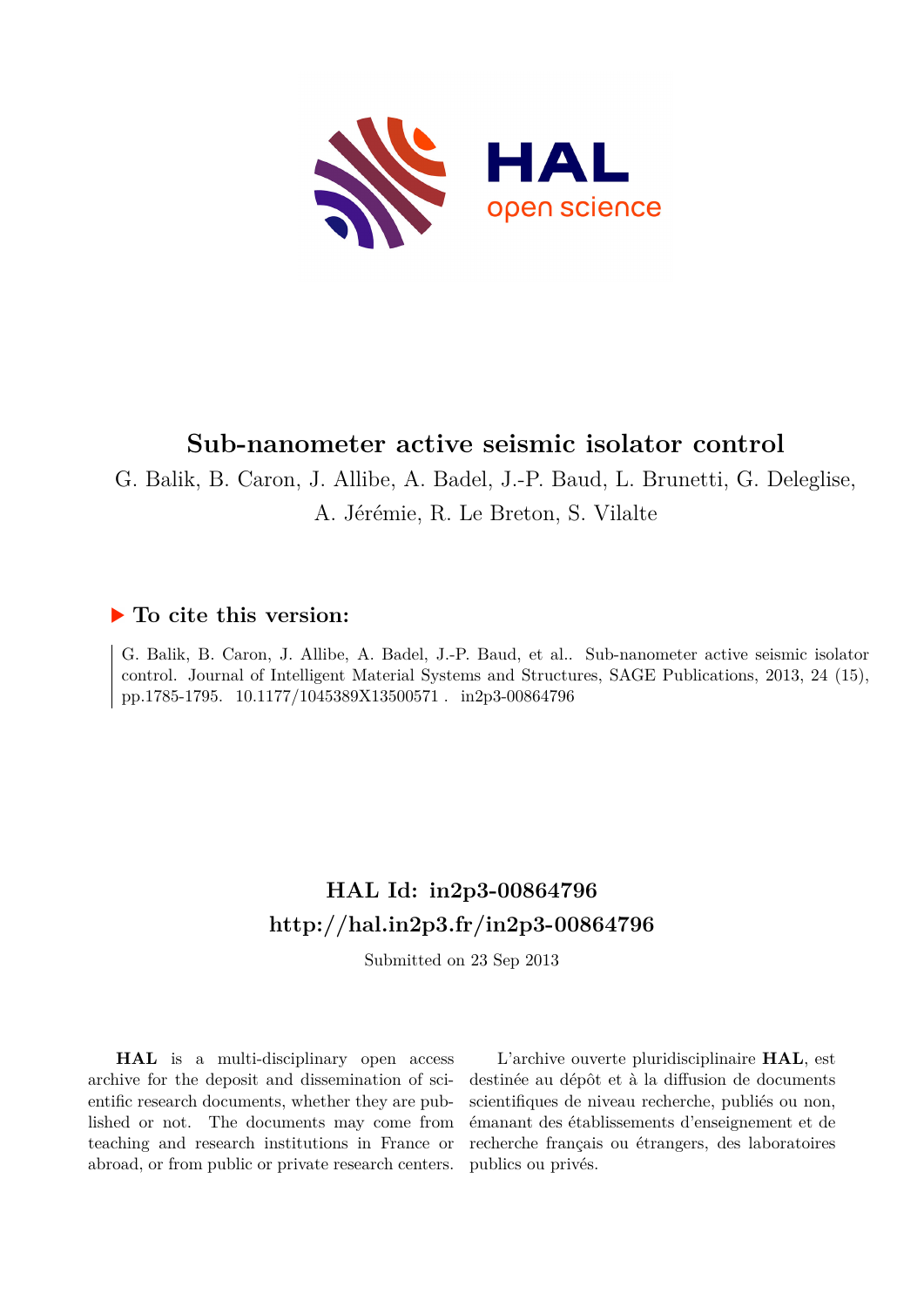# **Sub-Nanometer Active Seismic Isolator Control**

#### GAEL BALIK, $^1$  BERNARD CARON, $^2$  JULIE ALLIBE, $^1$  ADRIEN BADEL, $^2$  JEAN-PHILIPPE BAUD, $^1$  LAURENT BRUNETTI, $^1$  GUILLAUME DELEGLISE, $^1$  ANDREA JEREMIE, $^{\rm 1}$  RONAN LE BRETON, $^{\rm 2}$  SEBASTIEN VILALTE $^{\rm 1}$

<sup>1</sup>Laboratoire d'Annecy-Le-Vieux de Physique des Particules (LAPP-IN2P3-CNRS), Université de Savoie,

*Annecy-le-Vieux, France* 

*2 Laboratoire SYstèmes et Matériaux pour la MEcatronique (SYMME), Polytech'Annecy Chambéry -* 

*Université de Savoie - Annecy-le-Vieux France* 

**ABSTRACT***:* Ambitious projects such as the design of the future Compact Linear Collider (CLIC) require challenging parameters and technologies. Stabilization of the CLIC particle beam is one of these challenges. Ground motion (GM) is the main source of beam misalignment. Beam dynamics controls are however efficient only at low frequency (<4Hz), due to the sampling of the beam at 50 Hz. Hence, ground motion mitigation techniques such as active stabilization are required. This paper shows a dedicated prototype able to manage vibration at a sub-nanometer scale. The use of cutting edge sensor technology is however very challenging for control applications as they are usually used for measurement purposes. Limiting factors such as sensor dynamics and noise lead to a performance optimization problem. The current state of the art in GM measurement and GM mitigation techniques is pointed out and shows limits of the technologies. The proposed active device is then described and a realistic model of the process has been established. A dedicated controller design combining feedforward and feedback techniques is presented and theoretical results in terms of Power Spectral Density (PSD) of displacement are compared to real time experimental results obtained with a rapid control prototyping tool.

*Key Words:* Control, actuator, sensor, piezoelectric, optimization

| <b>Nomenclature</b> |                                               | OМ                  | Quadrupole Motion                                                    |  |
|---------------------|-----------------------------------------------|---------------------|----------------------------------------------------------------------|--|
| <b>CERN</b>         | European Organization for<br>Nuclear Research | $RMS_x(f)$          | Root Mean Square of signal x in the<br>frequency range [f $\infty$ ] |  |
| <b>PSD</b>          | <b>Power Spectral Density</b>                 | $A(s)$ , $V(s)$     | Accelerometer and velocity sensor<br>transfer function               |  |
| <b>CLIC</b>         | <b>Compact Linear Collider</b>                | $A_{ff}$ , $V_{ff}$ | FF controllers for accelerometer and<br>velocity sensor              |  |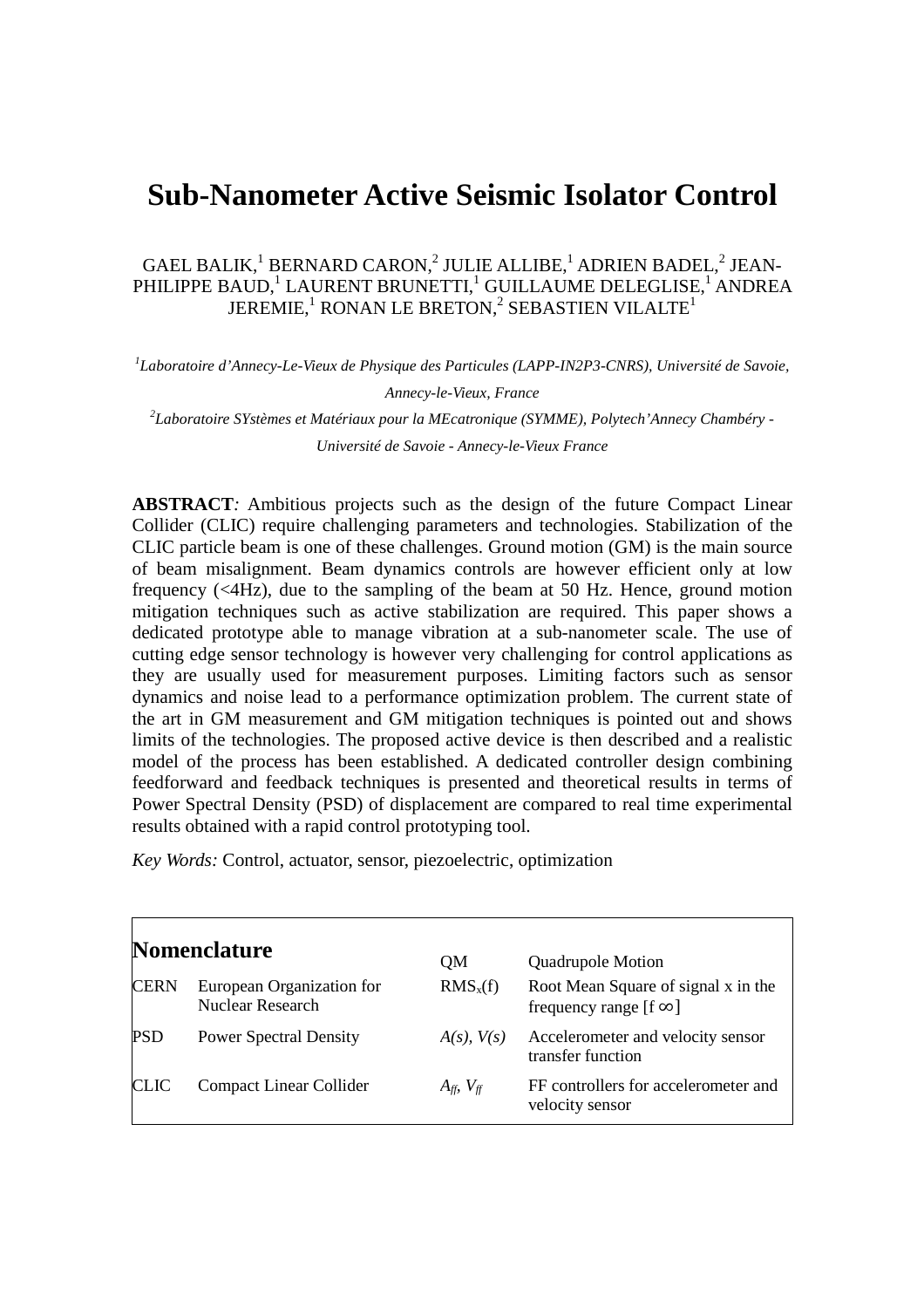|                        | 9. <i>DI</i> ILIII LI <i>T</i> IL.                          |                     |                                                                               |  |  |  |
|------------------------|-------------------------------------------------------------|---------------------|-------------------------------------------------------------------------------|--|--|--|
| <b>CMS</b>             | Compact Muon Solenoid                                       | $A_{fb}$ , $V_{fb}$ | FB controllers for accelerometer and<br>velocity sensor                       |  |  |  |
| <b>FB</b>              | Feedback                                                    | $F_{a,v}$           | Extra filters applied to acceleration<br>(a) or velocity $(v)$ FF controllers |  |  |  |
| $\mathbf{F}\mathbf{F}$ | Feedforward                                                 | $M_{a,v}$           | Accelerometer and velocity sensor<br>measurements                             |  |  |  |
| <b>FFT</b>             | <b>Fast Fourier Transform</b>                               | $N_{a,v}$           | Noise model of the accelerometer $(a)$<br>or velocity $(v)$ sensors,          |  |  |  |
| <b>GM</b>              | Ground motion                                               | $S_c$               | Model of the active support                                                   |  |  |  |
| IP                     | <b>Interaction Point</b>                                    | $S_{g}$             | Transfer function from ground to<br>support position                          |  |  |  |
| LAPP                   | Laboratoire d'Annecy-le-Vieux<br>de Physique des Particules | S                   | Top support position                                                          |  |  |  |
| <b>LHC</b>             | Large Hadron Collider                                       | $U_{a,v}$           | Acceleration and velocity commands                                            |  |  |  |
| ML                     | Main Linac                                                  | $W_n$               | White noise with $PSD = 1$                                                    |  |  |  |

### **INTRODUCTION**

The future Compact Linear Collider (CLIC), (CERN collaboration, 2012) currently under study will accelerate electrons and positrons in two linear accelerators over a total length of about 48 km, colliding them at the Interaction Point (IP) with a nominal luminosity of  $2 \times 10^{34}$  cm<sup>-2</sup>s<sup>-1</sup>. The beam is accelerated and guided thanks to several thousands of accelerating structures and heavy quadrupoles along the Main Linac (ML), see **Figure 1**. The former accelerate the particles at the required energy, the latter maintain the beam inside the vacuum chamber to reach the required luminosity at the IP.



*Figure 1. Simplified layout of CLIC.* 

The luminosity requirement imposes tight constraints on the particle beams' motion and consequently on the Quadrupoles' Motion (QM) subject to Ground Motion (GM). As the shape of the beam is elliptic, its vertical dimension being 45 times smaller than its horizontal one, requirements on the vertical position of the beam are tighter. This paper focuses on the most critical case that is the vertical motion. The desired performances are expressed in terms of displacement RMS (Root Mean Square), which

1 G. BALIK ET AL.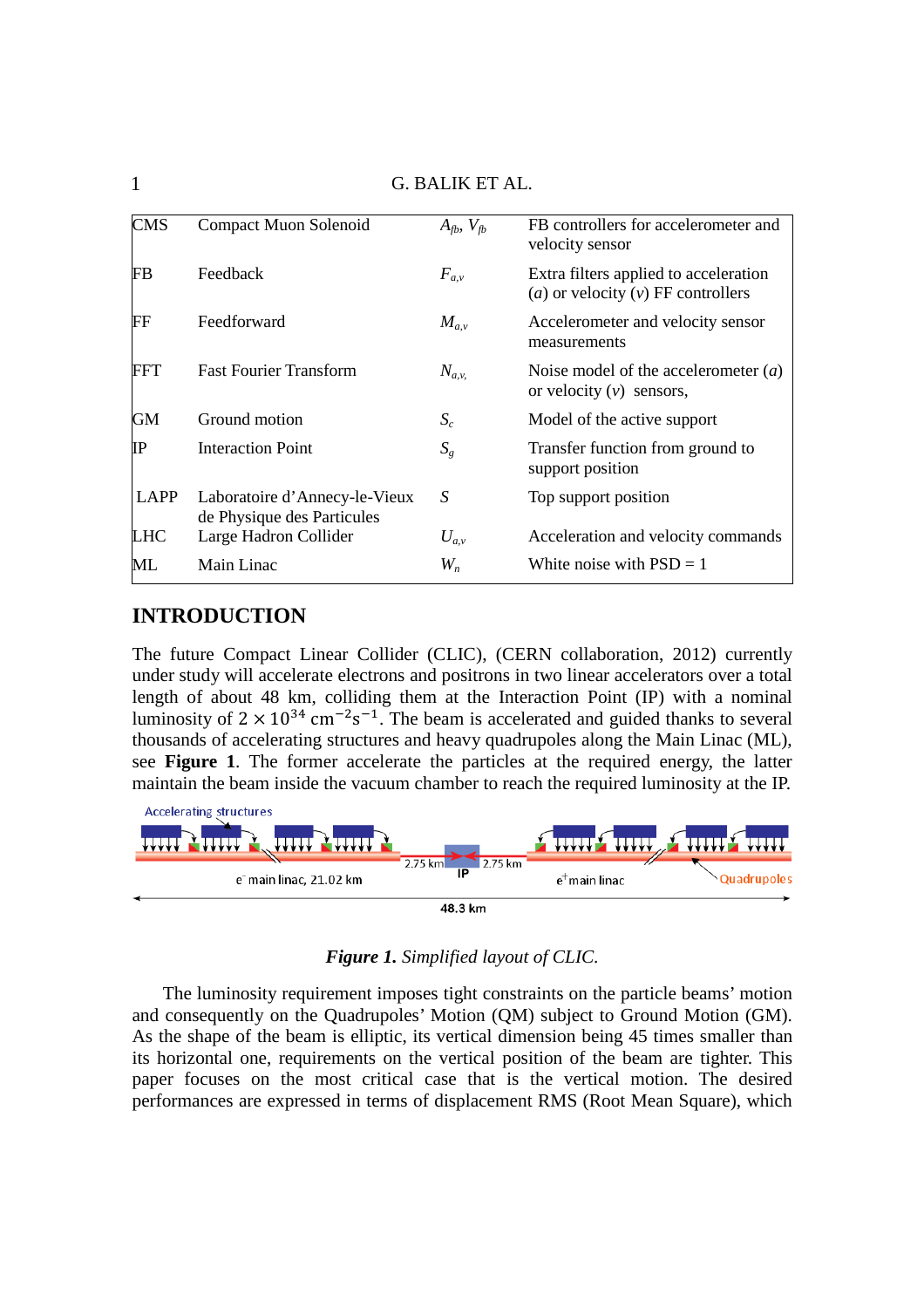is the integral of the Power Spectral Density (PSD) within a given frequency range, as detailed in Eq. 1:

$$
RMS_x(f_{min}) = \sqrt{\int_{f_{min}}^{\infty} PSD_x(f) df}, \qquad (1)
$$

*x* being the signal to analyze.  $RMS_x(f_{min})$  is the square root of the power of the signal *x* calculated in the frequency range  $[f_{min}, \infty]$ . The displacement  $RMS_x(f_{min})$ specifications depend on the localisation along the accelerator. For the whole Main Linac (ML),  $f_{min} = 1$  Hz and  $RMS_{QM}(1)$  shouldn't exceed 1.5 nm. Regarding the IP,  $f_{min} = 4$  Hz and  $RMS_{OM}(4)$  should be less than 0.15 nm. Frequency specification  $f_{min}$  is due to beam-based feebacks in the ML (Pfingstner et al., 2011) and at IP (Balik et al., 2011; Caron et al., 2012) able to mitigate only low frequency displacements.

As the future CLIC location site is still unknown, the reference GM is the one measured at LAPP (Annecy - France). This is also the location where the experimental tests were done. However, it is expected that the future accelerator will benefit from better conditions, like the Large Hadron Collider (LHC) (Virdee, 2010) at CERN, safely shielded by 50 – 100 meters of rock below ground. **Figure 2** shows the PSD of the GM displacement and  $RMS_{GM}(f)$  at LAPP and at the Compact Muon Solenoid (CMS) (The CMS Collaboration, 2008) experimental hall, one of the multi-purpose detectors on the LHC, representative of the detectors of the future CLIC.



*Figure 2. PSD and RMS of GM measured at LAPP and CMS detector.* 

Before CLIC, such specifications have never been needed for a particle accelerator (or any other system) but in order to meet these tight constraints on the QM, subnanometer active stabilization is envisaged. In precision engineering studies, most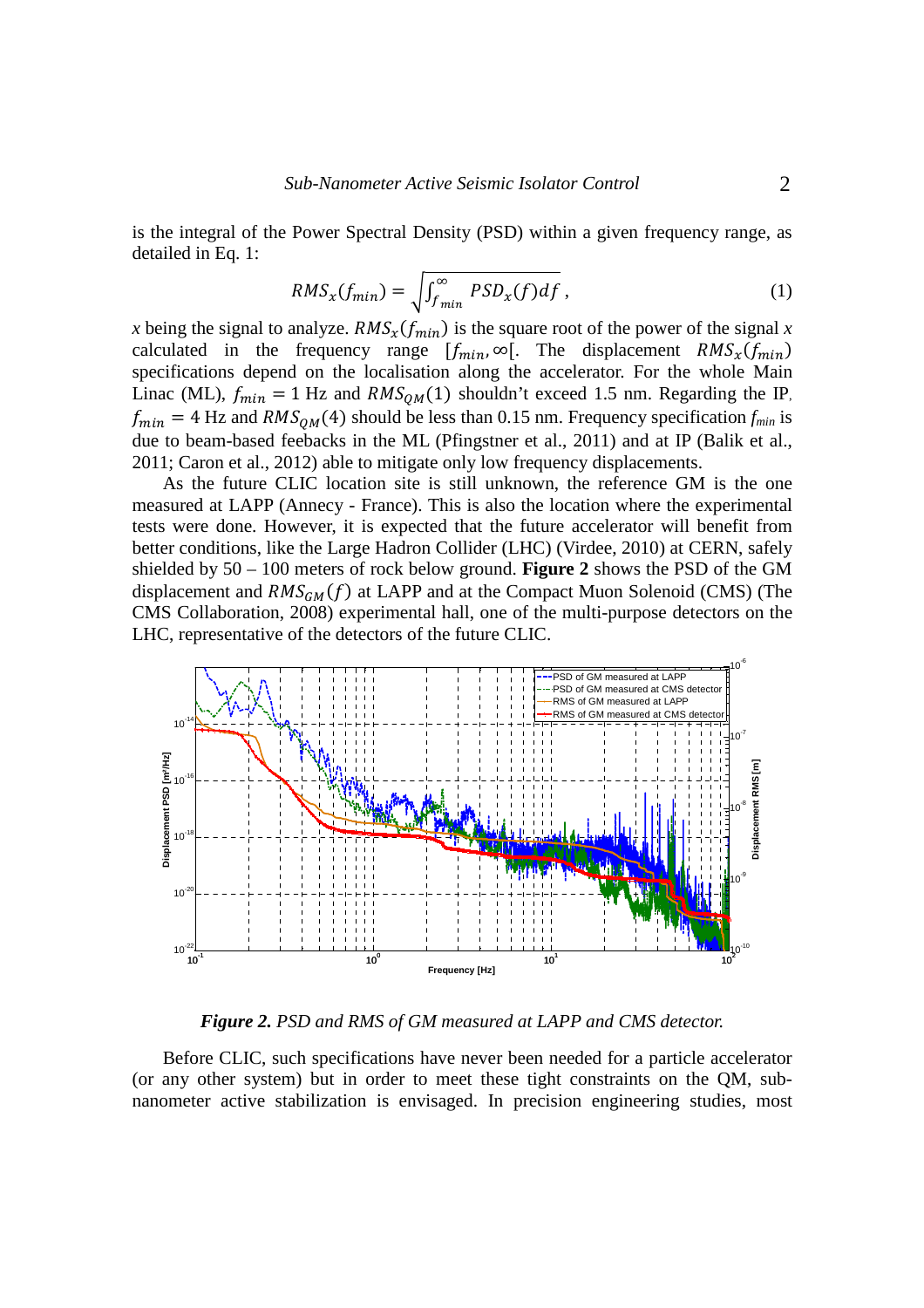active controls have been carried out at micrometer scale in many fields (automotive, aeronautic… ) or only positioning, without active control, at nanometer scale (optical system...). It is very exceptional to have active stabilization requirements at nanometer scale, and it is a huge challenge. However, they are necessary for the future particle physics discoveries.

This section summarizes a non-exhaustive list of key experiments built to stabilize the quadrupoles. *Table* **1** lists some of their characteristics.

|                     |                                        |                                     | . .                           |                                              |
|---------------------|----------------------------------------|-------------------------------------|-------------------------------|----------------------------------------------|
| <b>Institution</b>  | <b>CERN</b><br>(Collette et al., 2011) | <b>CERN</b><br>(Gaddi et al., 2012) | <b>DESY</b><br>(Montag, 1996) | <b>SLAC</b><br>(Frisch, Chang, et al., 2004) |
| Technology          | Active                                 | Passive                             | Active                        | Active                                       |
| System rigidity     | Stiff                                  | Soft                                | Stiff                         | Soft                                         |
| Actuator            | Piezoelectric                          | N/A                                 | Piezoelectric                 | Electrostatic                                |
| <b>Sensors</b>      | Guralp CMG-6T                          | N/A                                 | Kebe <sup>1</sup> geophones   | $GS-1$ seismometers <sup>2</sup>             |
| <b>DOF</b>          | h                                      |                                     |                               | 6                                            |
| $RMS_{GM}/RMS_{OM}$ | 3 at 4 Hz, 2.5 at 1 Hz                 | 2 at 4 Hz, 0.1 at 1 Hz              | 4 at 4 Hz, 3 at 1 Hz          | 5 at 4 Hz, 3 at 1 Hz                         |

*Table 1. Summary of current vibration stabilization strategies.* 

A performance index defined by the ratio between the displacement RMS of the ground *RMSGM* and of the quadrupole to stabilize *RMSQM* gives the global efficiency of the different experiments at a given frequency.

Although efficient, none has been tested in a quiet environment at the subnanometer scale except the first one (Collette et al., 2011) so the limitations of the whole instrumentation (noise, sensitivity...) is not completely taken into account. Each of these strategies has its own advantages and drawbacks; although the softness increases the isolation at low frequencies, an overall stiff support like in this paper (or in (Collette et al., 2011) and (Montag, 1996)), would be less sensitive against external forces (Artoos et al., 2011). The sensor is one of the most important parts of the stabilization system and should be chosen according to the control strategy. Thus, SLAC<sup>3</sup> and CERN have built their own sensors (Frisch, Decker, et al., 2004; Janssens et al., 2011), more suitable for an accelerator environment and for control. Another important point, is the number of degrees of freedom (DOF) of the support that determines the ability to control GM vibration in any direction (Collette et al., 2011; Frisch, Chang, et al., 2004). Albeit the developed support has been designed with three DOF, this paper is limited to the control of one degree of freedom.

This paper describes in detail the control strategy applied on a prototype already presented briefly in (Balik et al., 2010) of an active support aimed to reduce the  $RMS<sub>x</sub>(f)$  displacement of ML and IP quadrupoles. Second section provides a technical description of the active support i.e. realistic model of the sensors, actuator, noises and support. Third section explains in detail the control strategy. The experimental setup is described in section 4 and simulation and experimental results are compared. The last section of this paper draws the conclusions and opens to future work.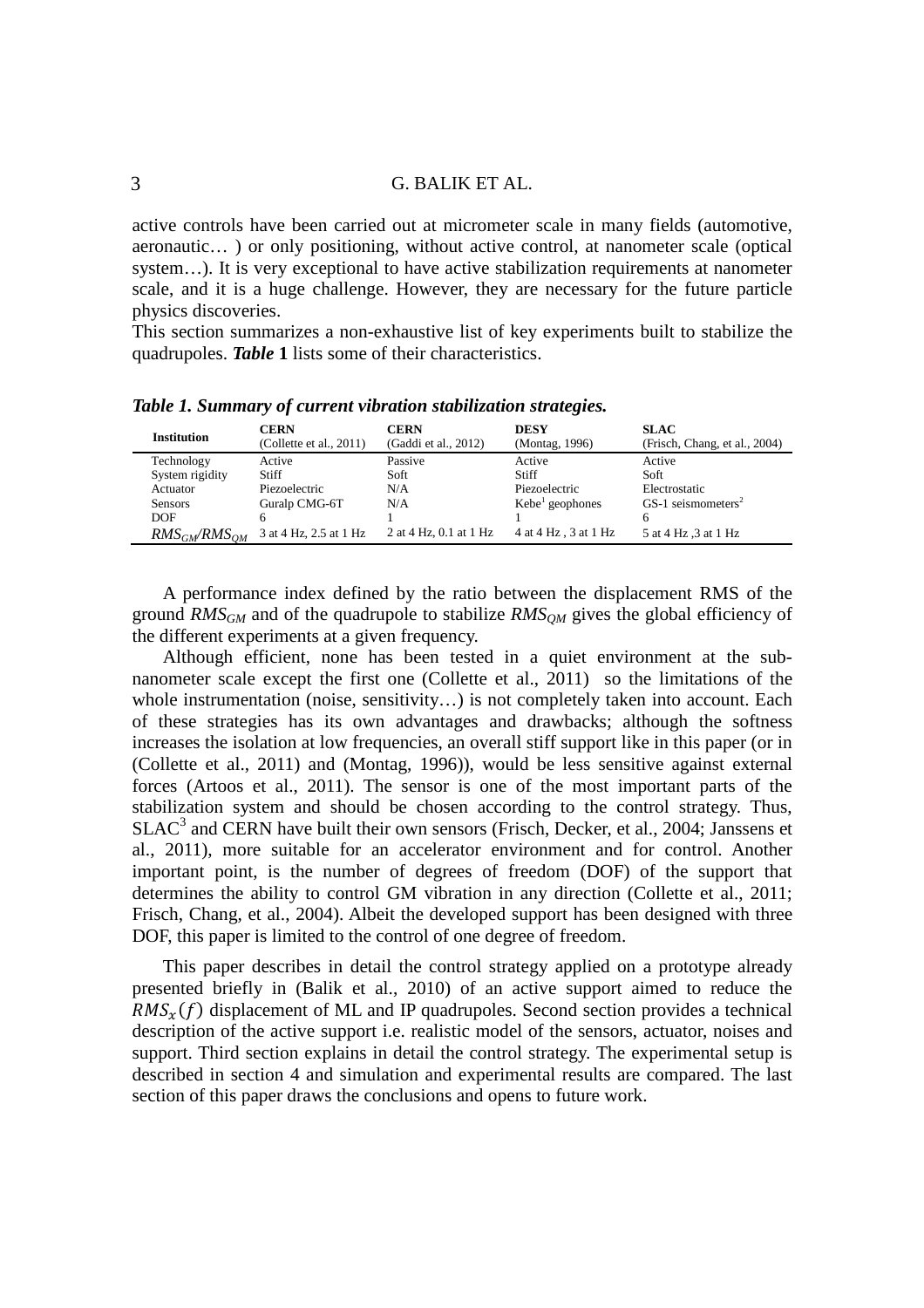#### **ACTIVE SUPPORT**

#### **Electromechanical system**

The most commonly used technology to generate nanometer displacements is a piezoelectric actuator. Although electrostatic actuators (Sarajlic et al., 2003) are sometimes used (Frisch, Chang, et al., 2004) for this type of application, they are not able to reach a sub-nanometer resolution. Moreover, the GM displacement amplitude in the frequency range of interest (i.e.  $[1 - 100]$  Hz) can reach 10 nm (see **Figure 2**). The actuators also need to support heavy magnets. Thus, the choice corresponding to our need is a PPA10M from Cedrat<sup>4</sup>, resonant frequency: 65 kHz, response time: 0.01 ms, max tensile force: 800 N, max displacement: 8  $\mu$ m. The resolution of this actuator is limited by the noise of the driving voltage. To increase the resolution, stiffness is added in parallel with the actuator and decreases the generated displacement (see **Figure 3**). This solution is suitable because the maximal actuator elongation is 8 times greater than required. By applying the appropriate stiffness, it is then possible to lower the resolution by a factor 5, leading to a max displacement of 1.6 µm and a resolution of about 10 nm/V.



*Figure 3. Layout of the active Isolation System with parallel stiffness.* 

**Figure 4** shows the sketch of the proposed active isolation with a quadrupole support. Capacitive sensors are only used for the identification of the model of the mechanical part. The elastomeric strips allow on the one hand the vertical guidance of the upper part of the support and on the other hand, further development with increased number of degrees of freedom, especially for horizontal vibration damping.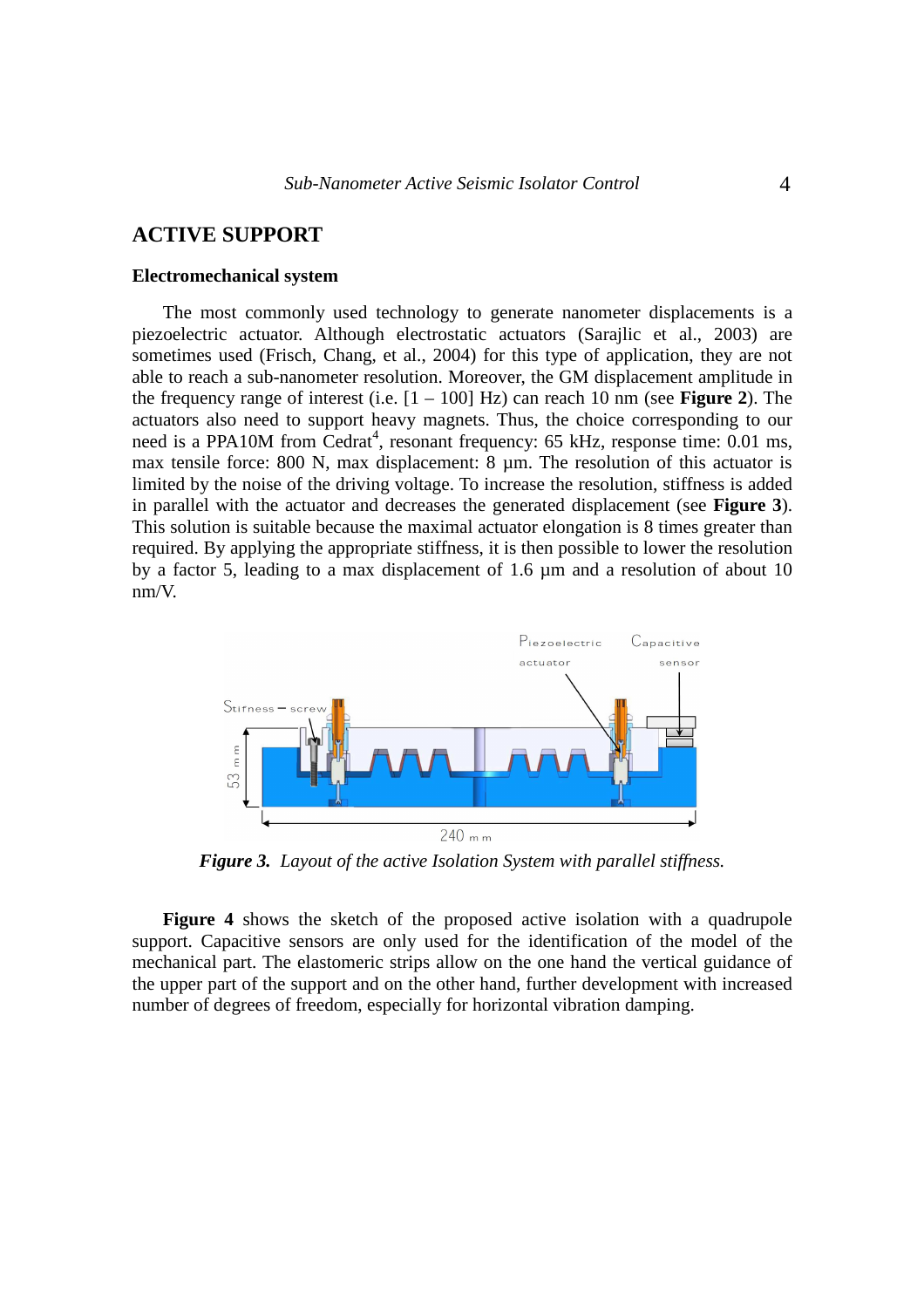# 5 G. BALIK ET AL. Capacitive Quadrupole Sensors Support Elastomeric strips Piezolectric for guidance Actuator

*Figure 4. 3D view with the quadrupole support.* 

**Figure 5** represents the frequency response  $S_c(s)$  of the active support from control command to the support position. The gain corresponds to the piezoelectric actuator sensitivity of 10 nm/V*.* 



*Figure 5. Frequency response of the active support Sc (s) [m/V].* 

The transfer function from ground to support position  $S_g(s)$  has the same dynamics but with a unity gain (Balik et al., 2010). In the final experiment, each IP quadrupole will be installed on 5 supports. In this paper the control of one support without load will be tested as the design of the quadrupole is not definitive and a representative prototype is not yet available.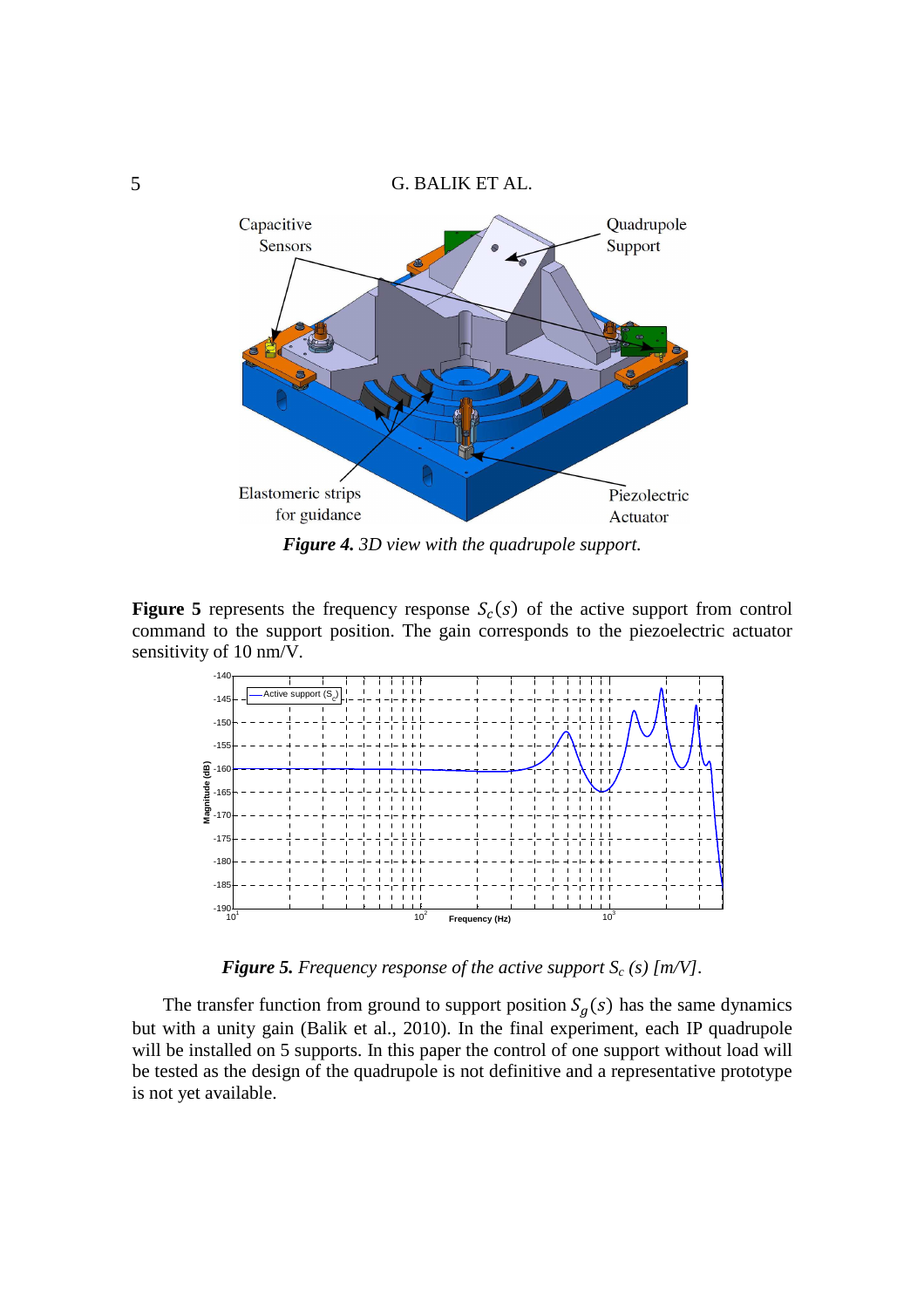#### **Sensors**

Beam components like quadrupoles have to be stabilized down to the subnanometer level. The vibration isolation is a problem that has led to many approaches (Preumont et al., 2002; Tjepkema et al., 2012), but sub-nanometer stabilization requires state of the art electronic devices such as very low noise sensors, high resolution actuators or an ultra-low noise acquisition chain.

The use of cutting edge sensor technology is very challenging for control applications as they are usually used for measurement purposes. It induces complex management of the given sensor transfer function with limited bandwidth, spurious frequencies, delays…For these reasons, two types of commercial sensors are used in this paper for the measurements and controls: the velocity sensor Güralp CMG-6T for the low frequency range and the acceleration sensor Wilcoxon 731A for the upper frequency range, despite its internal delay. The experimental transfer function of the velocity sensor  $V(s)$  and the accelerometer  $A(s)$  are shown in **Figure 6.** 

The Güralp sensors are high sensitive electromagnetic geophones measuring velocity in 3 directions (vertical and 2 horizontal). They have a flat frequency response from 0.03 Hz to 100 Hz. The operating range is yet closer to [1.5 - 90] Hz as their internal noise at low frequency is rather high when the ground velocity is very low. Wilcoxon sensors are high sensitive piezoelectric accelerometers measuring in the vertical direction with a flat frequency response between 0.01 Hz and 500 Hz, but with an operating range of [10 - 200] Hz due to the noise.



*Figure 6. Velocity sensor and accelerometer transfer functions.*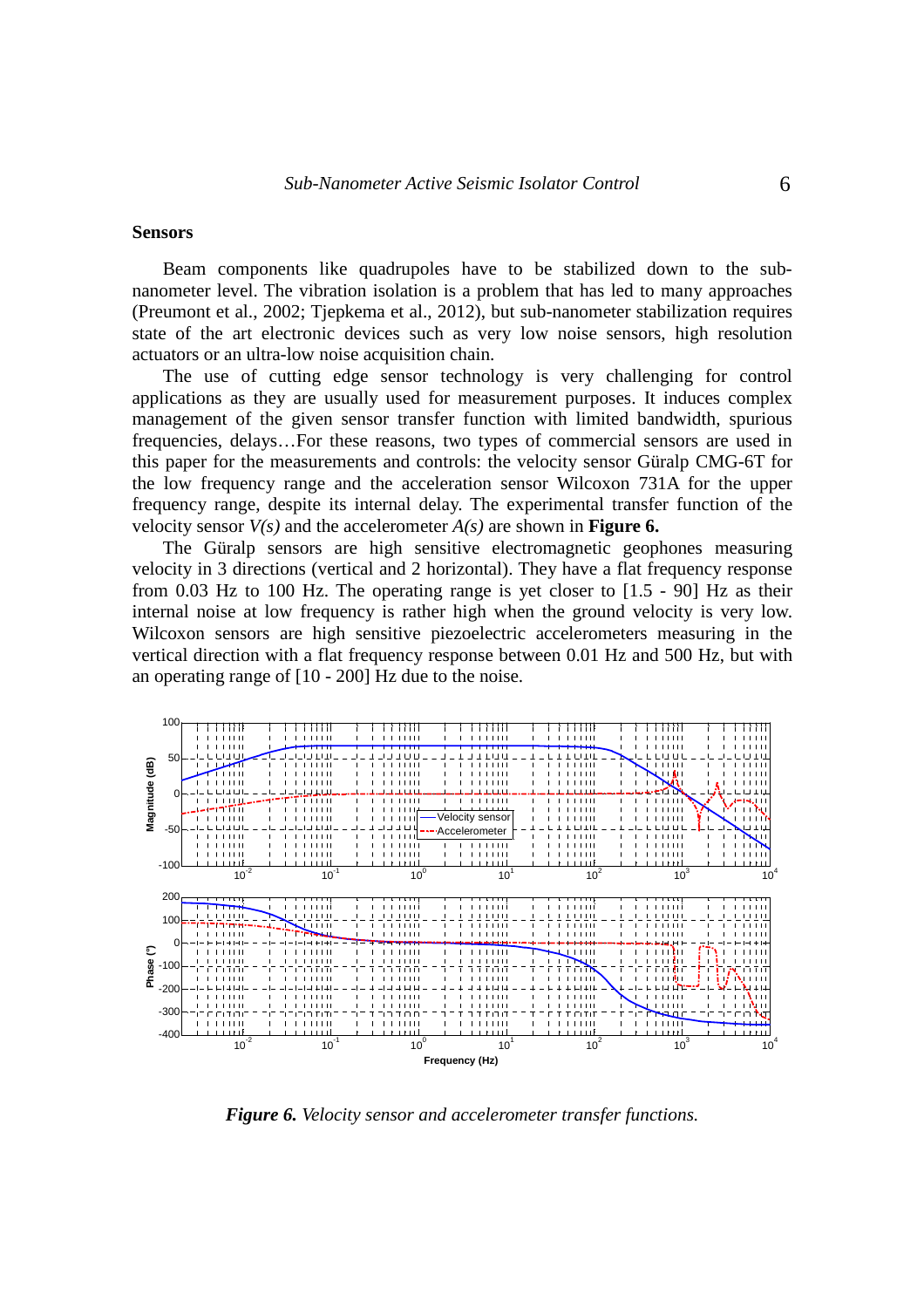When measuring nano-displacements, resolution and noise of the measurement chain is also a limiting factor. Consequently, these noises and those of the sensors have been measured and are described in the next section.

#### **Acquisition chain, sensors and analog converter noises**

The Analog to Digital Converter (ADC) as well as the Digital to Analog converter (DAC) (respectively ds2004 and ds2102 from dSPACE, compatible with Matlab/Simulink) are high-speed, 16 bits resolution boards. The noise of these converters has been characterized as shown in **Figure 7**.

Signal conditioning is done thanks to active high-pass and low-pass filters and amplifiers from Krohn-Hite Corporation. The Krohn-Hite Model 3384 has four independent channels and provides a tunable frequency range from 0.005 Hz to 200 kHz. The level of noise of this system has been measured and is negligible compared to the ADC' noise in the range of interest (i.e. [0.1 100] Hz).

The performances of the measuring system (including sensors) have been characterized by the data that were taken with the sensors of the same model placed side-by-side. The sensor's noise is then calculated by using the corrected difference method (The NLC Design Group, 1996). Results in terms of PSD are given in **Figure 7**.



*Figure 7. PSD displacement equivalent noise of sensors, D/A and A/D converters compared to ground motion* 

All these noises have been measured using the test bench presented in **Figure 13**. In order to compare their respective influence, they are all expressed in  $m^2/Hz$ . For that, the corresponding transfer functions (inverse of sensors, amplifiers and actuators) have been used.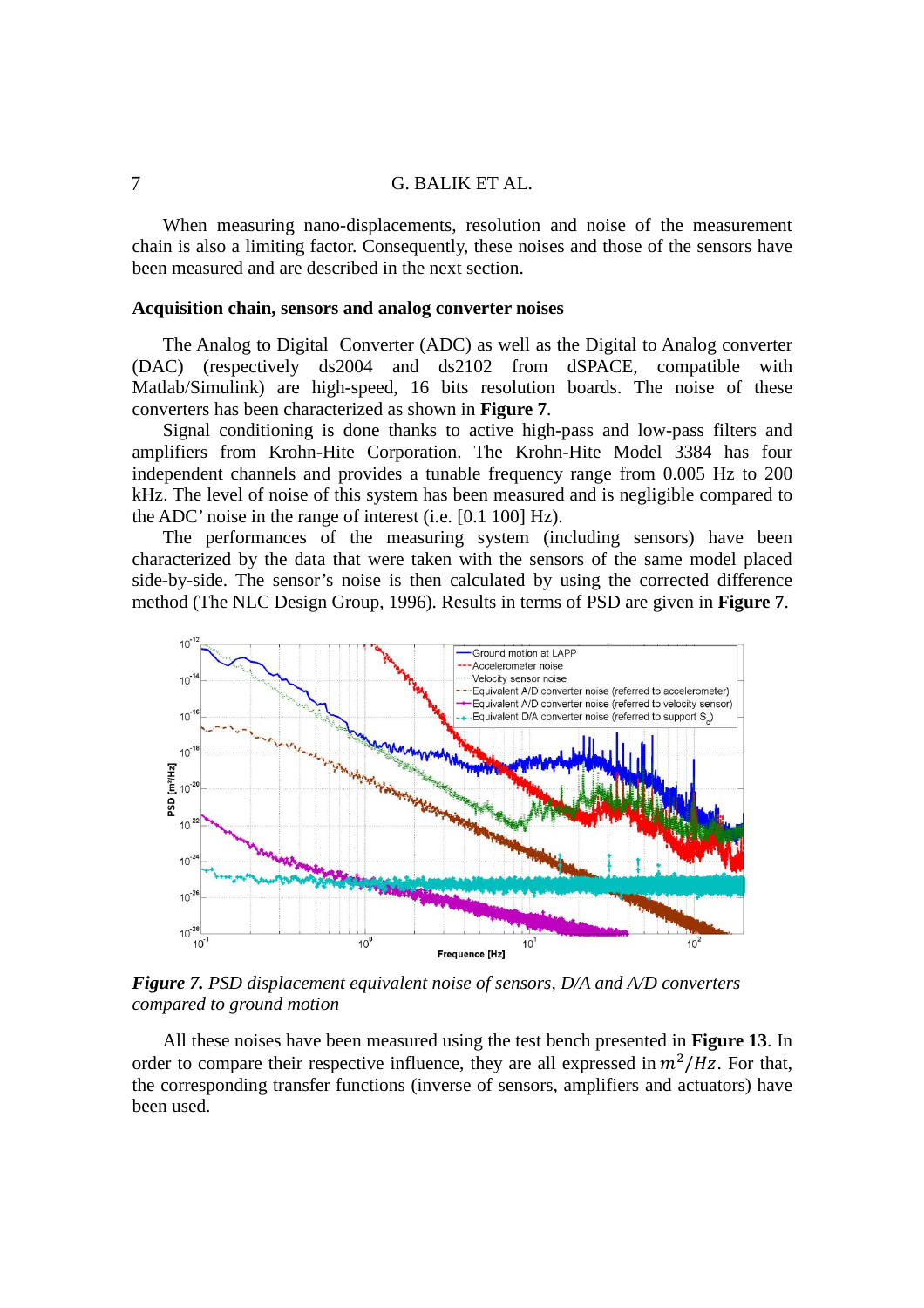#### **Noise models**

The sensors' models are driven by a white noise  $(W_n)$  with a PSD equal to 1 whatever the frequencies. In order to fit experimental results, the transfer functions of the noise models for the accelerometer and the velocity sensors were found to be:

$$
N_a(s) = \frac{0.02s + 1}{1.06s + 1} 2.13 \times 10^{-4},\tag{2}
$$

$$
N_{\nu}(s) = \frac{1.866 \times 10^{-11} s^3 + 1.829 \times 10^{-9} s^2 + 6.897 \times 10^{-8} s + 10^{-6}}{2.533 s^3 + 2.546 s^2 + s} \hat{V}(s), \quad (3)
$$

where  $\hat{V}(s)$  is the identification of the transfer function of the velocity sensor.

The ADC noise is modeled by  $W_n$  multiplied by a gain equal to  $1.42 \times 10^{-6}$ corresponding to a 97dB S/N ratio at a sampling period of  $50 \times 10^{-6}$  s while the D/A converter noise is modeled by  $2 \times 10^{-6} W_n$  corresponding to a 94dB S/N ratio.

#### **CONTROL STRATEGY**

The objective of the control strategy is to reject GM. The control strategy has to take into account:

- noises of sensors all through the acquisition chain,
- noise of digital to analog converter,
- sensor and support transfer function characteristics.

The GM can be measured on the floor and on top of the support; the control strategy will then use 4 measurements coming from 2 accelerometers and 2 geophones.

#### **Control scheme**

FF control is best deployed in control systems design applications where the process and the disturbances are well understood. This is indeed the case, on the one hand, for the active support and the sensors which can easily be characterized and on the other hand for the GM which can be measured. Due to the limited but complementary characteristics of the sensors, the operating range of the FF control can be extended by using both sensors. **Figure 8** represents the block diagram of the FF control.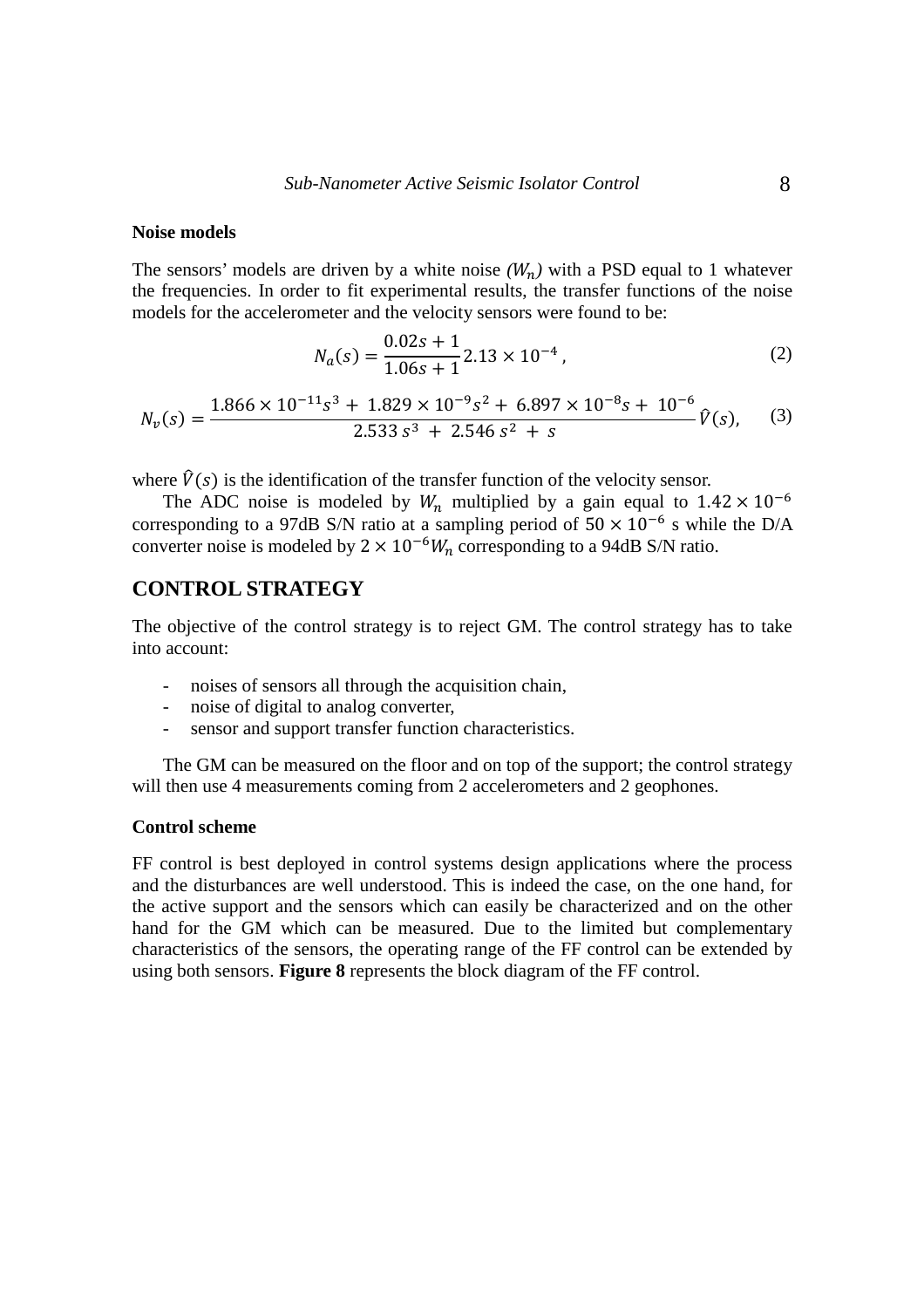

*Figure 8. Block diagram of FF controls.* 

The velocity FF controller  $V_{ff}$  is given by:

$$
V_{ff} = \hat{V}^{-1} \hat{S}_c^{-1} \hat{S}_g F_v.
$$
 (4)

Where  $F_v$  represents high and low pass filters as well as some extra poles to obtain proper transfer function and upper ^ denotes the identification of the corresponding transfer function. In the same way, the acceleration FF controller  $A_{ff}$  is given by:

$$
A_{ff} = \hat{A}^{-1} \hat{S}_c^{-1} \hat{S}_g F_a.
$$
 (5)

Where  $F_a$  plays the same role as  $F_v$ . The efficiency of FF controllers is nevertheless limited by imperfections and modeling errors. The control has therefore been extended with two feedback (FB) controllers that have been added to the control scheme, see **Figure 9**.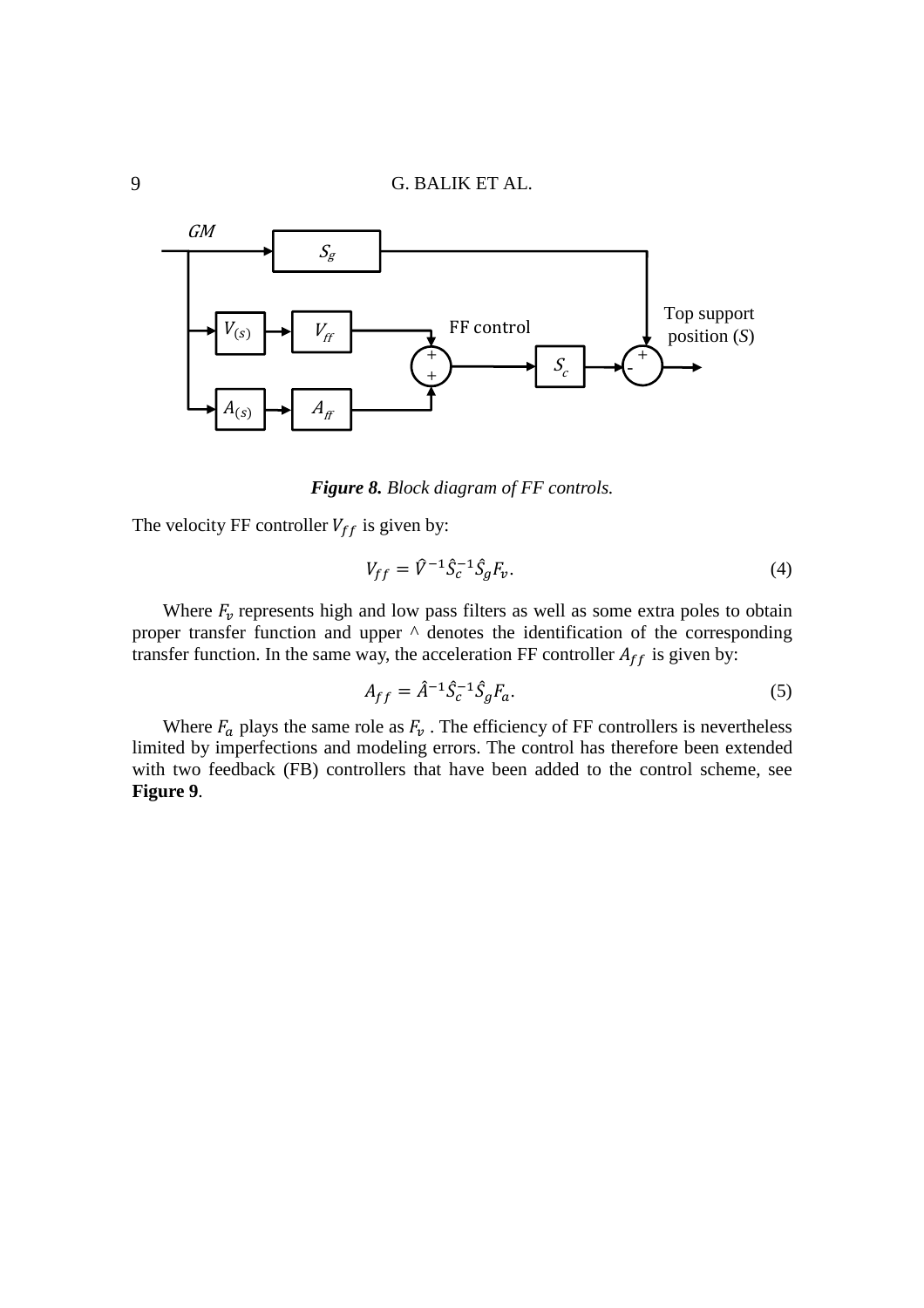

*Figure 9. Block diagram of feedback controls.* 

The loop with the velocity sensor includes 3 derivatives and the loop with the accelerometer sensor includes 2 derivatives. The two controllers  $A_{fb}$  and  $V_{fb}$  are adjusted using loop shaping of the Nichols plot. Both controllers are computed with the following constraints on the open-loop:

- max gain close to 25 dB,
- low-frequency 0dB cross below 1 Hz,
- high-frequency 0dB cross above 100 Hz.

The FF and the FB controls are then added together, and lead to the theoretical attenuation given in **Figure 10**: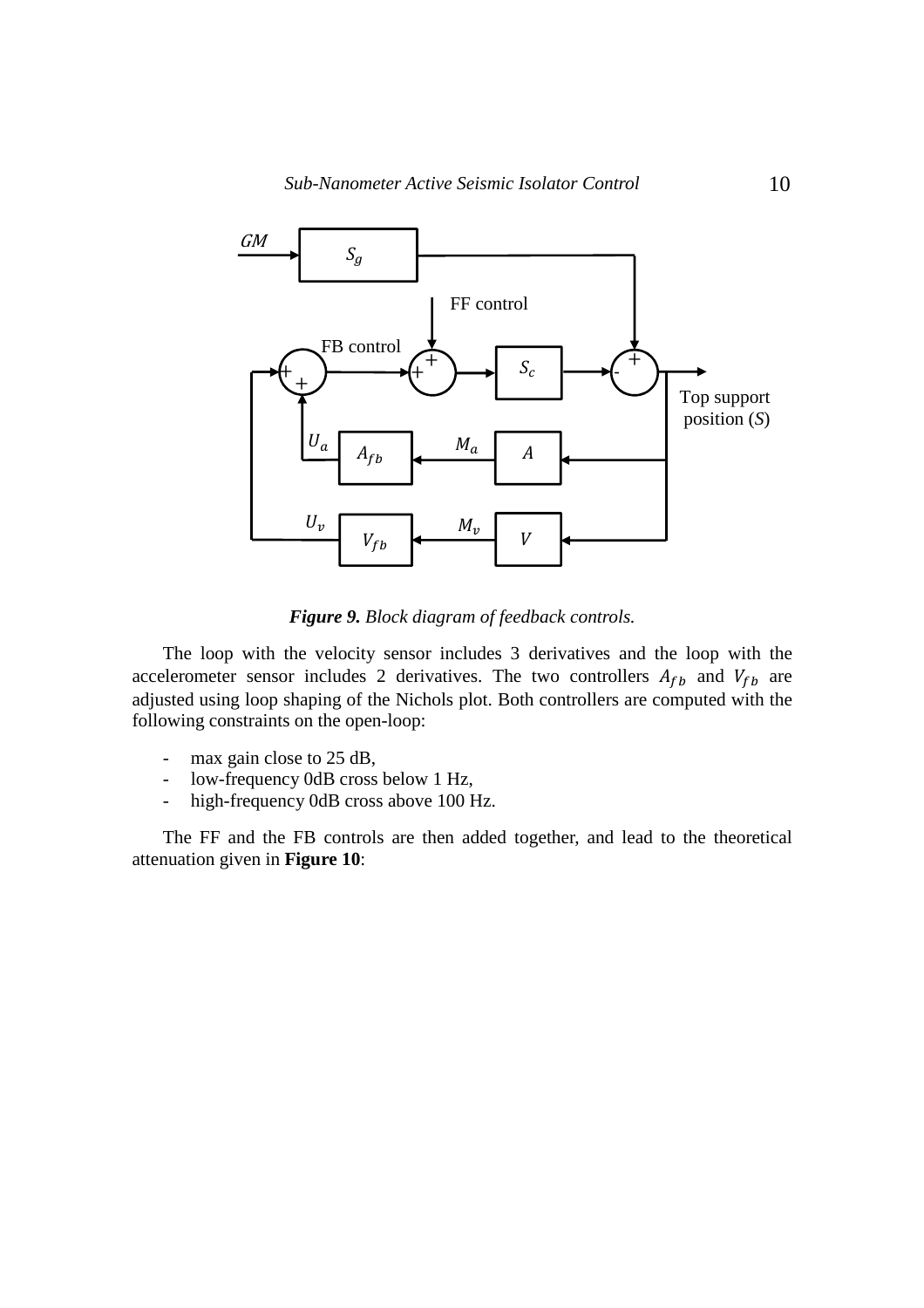

*Figure 10. Theoretical attenuation of the whole control compared to FF and FB only.* 

#### **Noise considerations**

The obtained attenuation given in **Figure 10** is ideal but the experimental one is limited by the presence of noise*.* Indeed, due to Bode's theorem, a high attenuation at low frequency increases the noise effect at high frequency. Hence, the controller settings must take into account all the noise sources discussed in section "**Acquisition chain, sensors and analog converter noises". Figure 11** summarizes the noises that affect the output *S*.



*Figure 11. Noise sources.* 

 $W_n$  through noise model  $N_1$  or  $N_2$  represents any of the noise sources (sensors, ADC and DAC) for the velocity and the acceleration loops,  $C_1$ ,  $C_2$ ,  $H_1$  and  $H_2$  are the transfer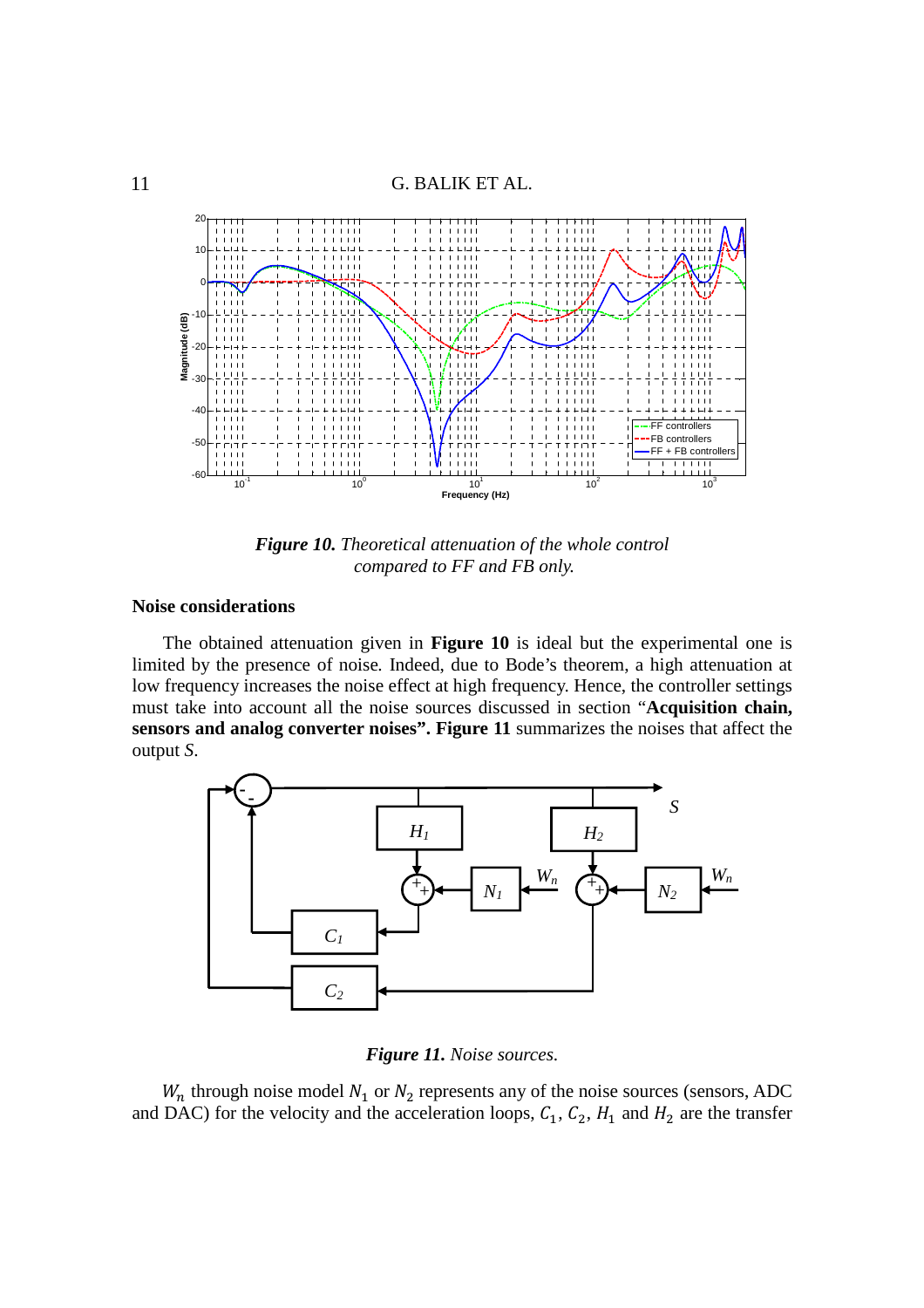functions after and before the noise sources, *S* is the signal affected by the noises.

For example, for the velocity sensor noise, we have:

$$
C_1 = S_c V_{fb},\tag{6}
$$

$$
H_1 = V,\t\t(7)
$$

$$
N_1 = N_v. \tag{8}
$$

Inside the bandwidth of the loops where  $C_1H_1 \gg 1$  and  $C_2H_2 \gg 1$  then:

$$
S = \frac{N_1}{H_1} + \frac{N_2}{H_2}.\tag{9}
$$

Outside the bandwidth of the loops where  $C_1H_1 \ll 1$  and  $C_2H_2 \ll 1$  then:

$$
S = C_1 N_1 + C_2 N_2. \tag{10}
$$

Inside the bandwidth of the loops, high gains are needed for  $H_1$  and  $H_2$  and outside it is important that  $C_1$  and  $C_2$  have a low gain. This has been taken into account for the controller structure design and the needed performances.

Concerning the noises introduced by the FF controllers, they can easily be introduced using  $N_1$  or  $N_2$ . The analytical effect of all noises (i.e. total equivalent output noise) is shown in **Figure 12** and compared to a simulation plot of the top support motion obtained with the proposed control framework.



*Figure 12. Effect of all noises on the output.* 

At low and high frequencies, **Figure 12** shows that it is not possible to reduce further the support displacement due to the different noises in the control scheme where the top support motion is at the same level as the noises. An improvement can be expected around 20 Hz. **Figure 12** also shows that the main limitation of the attenuation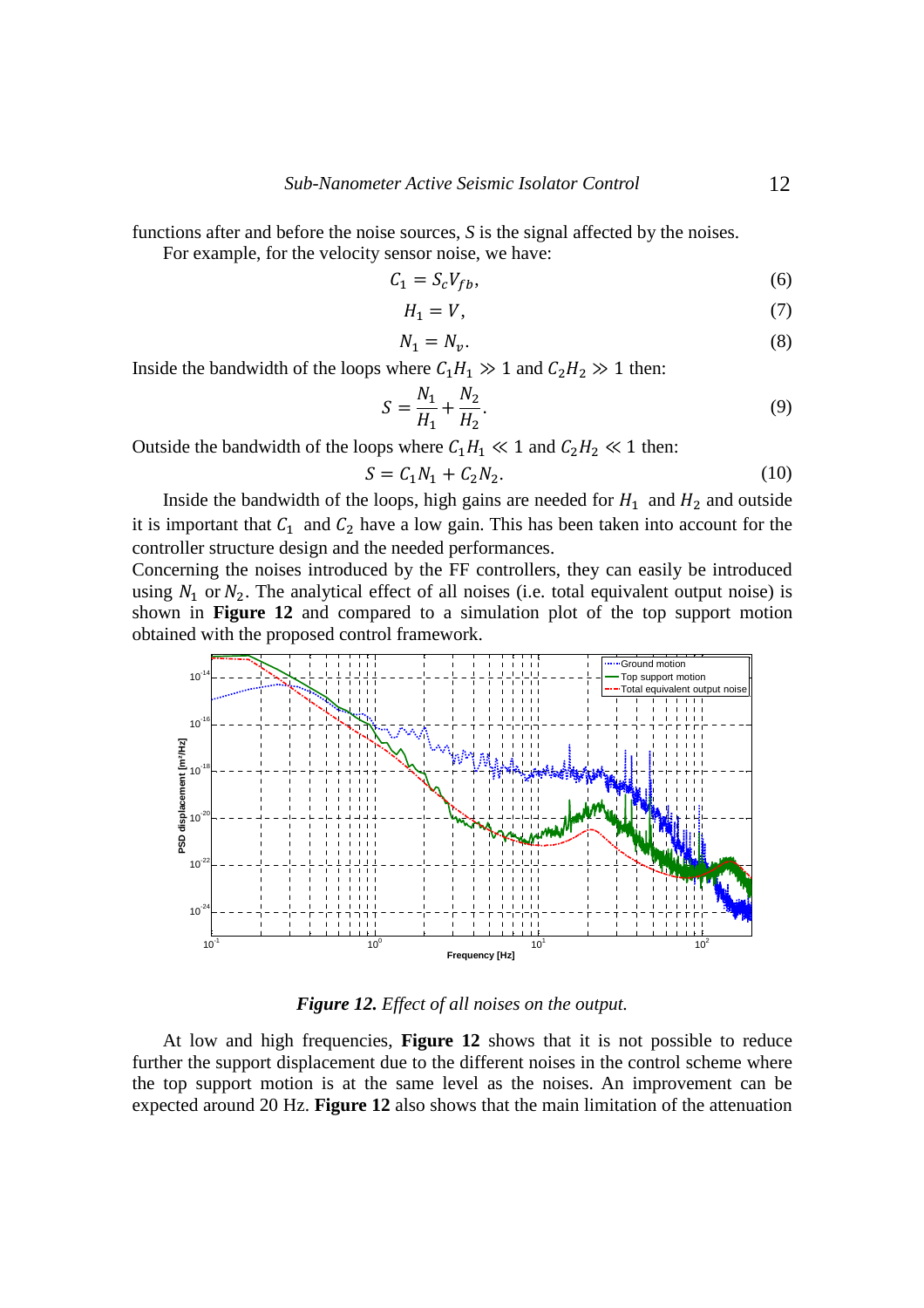is due to the different noise sources.

Based on this control scheme, a simulation program using MATLAB has been used in order to help define the two controllers:

- low and high pass filters for the FF controllers,
- loop-shaping of the FB controllers,
- best result for a given set of sensors

One of the main limitations being the sensor noise, this simulation program helps us define the sensor characteristics needed (noise characteristics and transfer function) for a given performance keeping in mind the need for reasonable costs. This is discussed in section "**Results and improvements**".

#### **TEST BENCH**

#### **Experimental setup**

The whole setup is shown in **Figure 13**. Sensor signals have been filtered using a real time 8th order Butterworth 20 kHz low pass filter and amplified to fit optimally in the range +/-5V of the ADC channels.

All controllers are implemented using a digital scheme. For the controller discretization, the delta operator has been used (Goodwin et al., 1992) with a sampling period of 50 µs. The delta operator is useful in the presence of slow and fast dynamics and very small sampling period that could lead to bad numerical conditioning.



*Figure 13. Experimental setup.*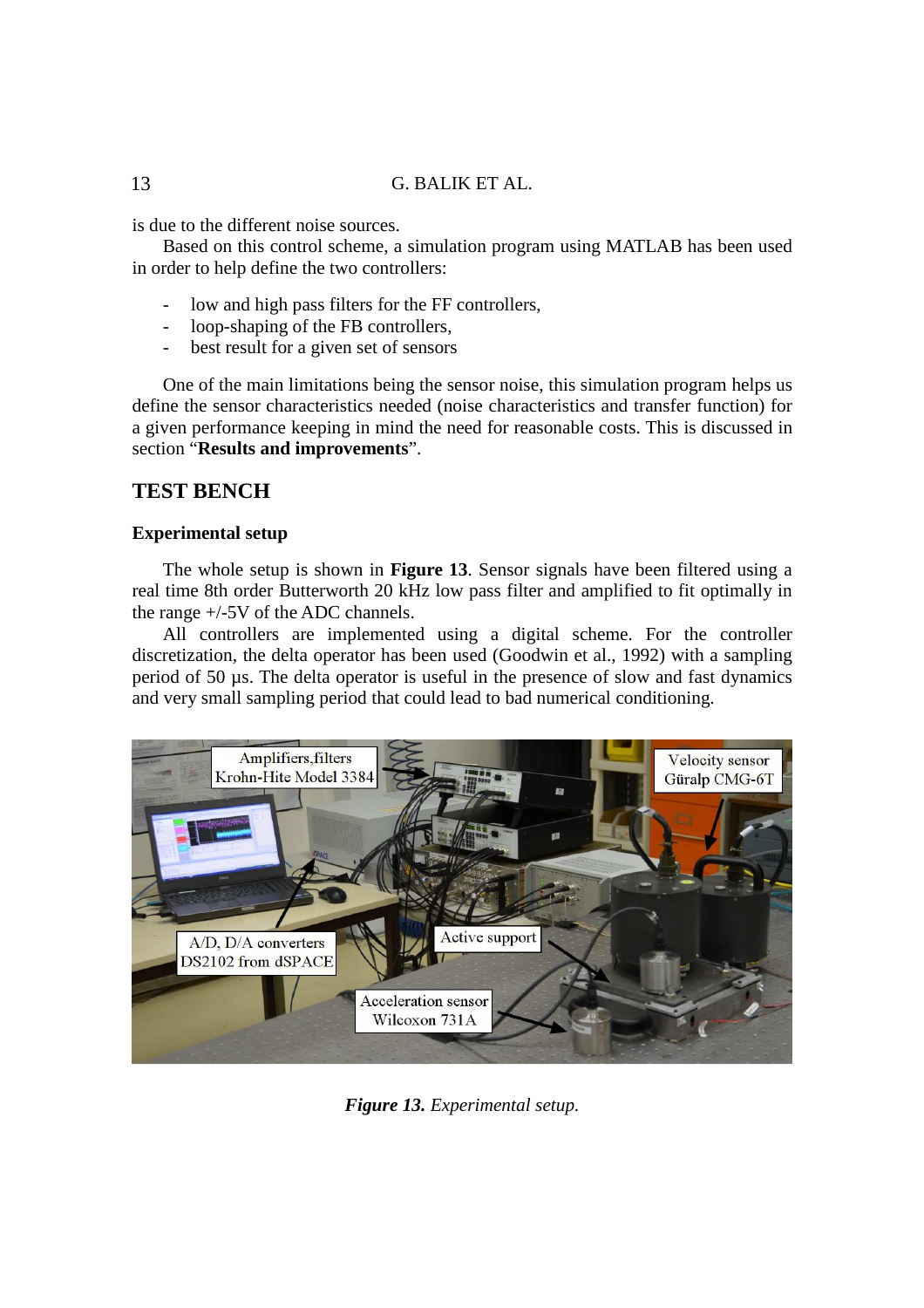#### **Results**

For a better understanding of the results, we will distinguish between the "real" support displacement as obtained through the control process, and the "observed" support displacement as measured by the sensors. The objective is to come as close as possible to the "real" displacement. The sensors being more or less accurate according to the frequency range and the sensor type, as shown in **Figure 7**, the "observed" PSD of the support motion has been reconstituted by taking the PSD at frequencies where the sensors are less noisy, that is (velocity sensors at low frequency and accelerometers at higher frequency):

$$
\widehat{PSD_S} = [PSD_{M_v\widehat{V}^{-1}}(0 - 16 Hz); PSD_{M_a\widehat{A}^{-1}}(16 Hz - \infty)]. \tag{11}
$$

The experimental attenuation, compared to the simulation is given in **Figure 14**. The theoretical attenuation, corresponding to the "real" values that can be obtained by the system is also plotted on the figure.



*Figure 14. Theoretical attenuation and experimental attenuation compared to simulation.* 

The experimental results show a really good fit between theory and experiment. Albeit the obtained attenuation is an important criterion, the displacement RMS remains the reference. This leads to the experimental support motion RMS given in **Figure 15**. It is nevertheless not possible to reconstruct the GM outside the operating range of the sensors (i.e.  $f \in [1.5, 200]$  Hz), where the real PSD should obviously be lower.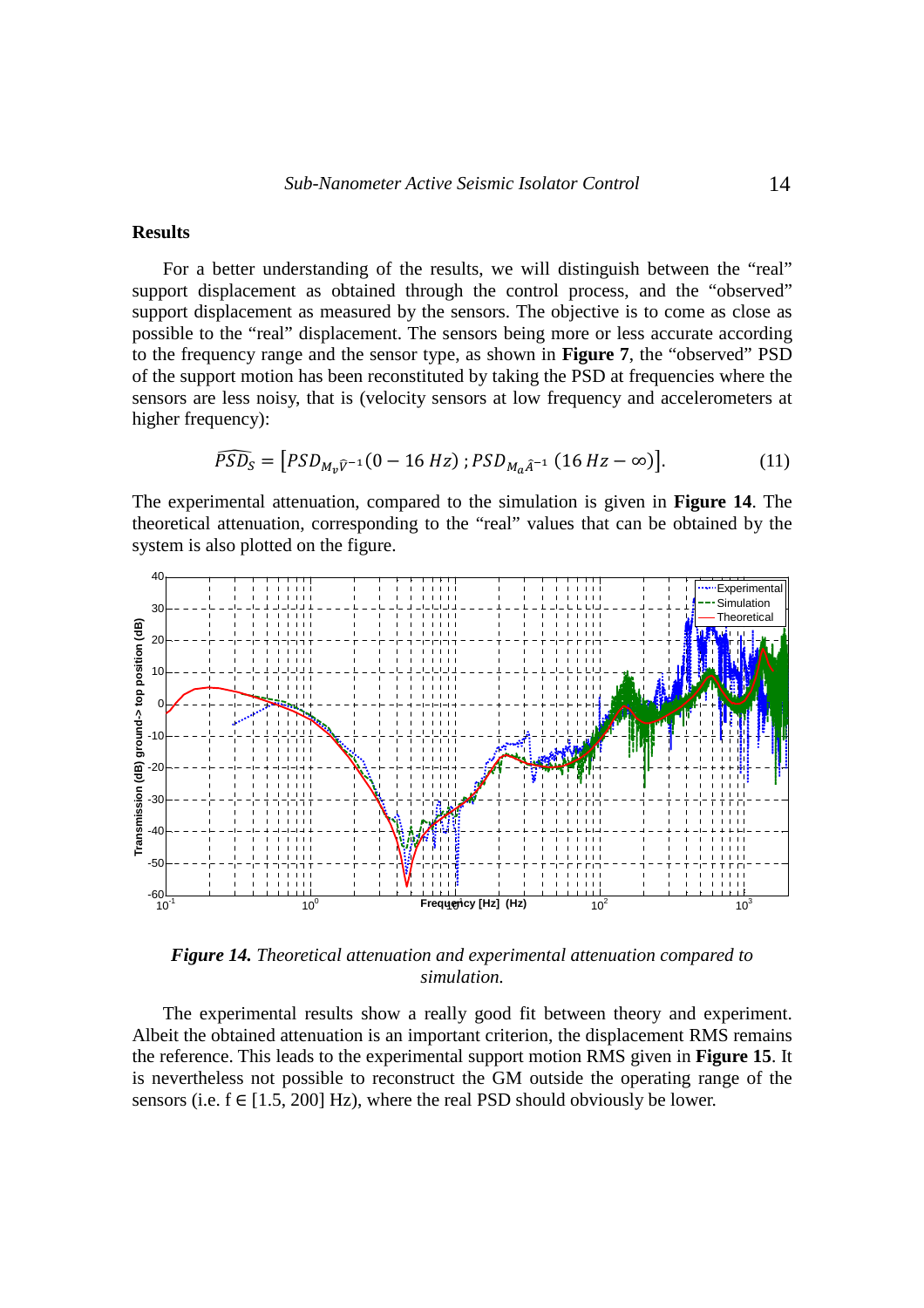

*Figure 15. RMS comparison.* 

#### **RESULTS AND IMPROVEMENTS**

Concerning the ML, the needed performances of 1.5 nm at 1Hz were reached with the proposed control strategy. Concerning the IP, the RMS is three times the needed performances. In order to obtain an RMS of 0.15 nm at 4 Hz, the noises need to be further reduced. **Figure 16**(a) shows the sensors and hardware limitations;



*Figure 16. (a) Noises of FB velocity sensor, (b) Noises of FF velocity sensor.* 

The velocity sensors introduce too much noise at low and at high frequency. New commercial sensors have to be tested or a complete original design could be considered in order to increase the loop gain and then the system attenuation. The accelerometer has been used to reach higher frequencies, but its delay limits its usability in this range of frequencies, a new accelerometer has to be introduced in the control. Above 400 Hz,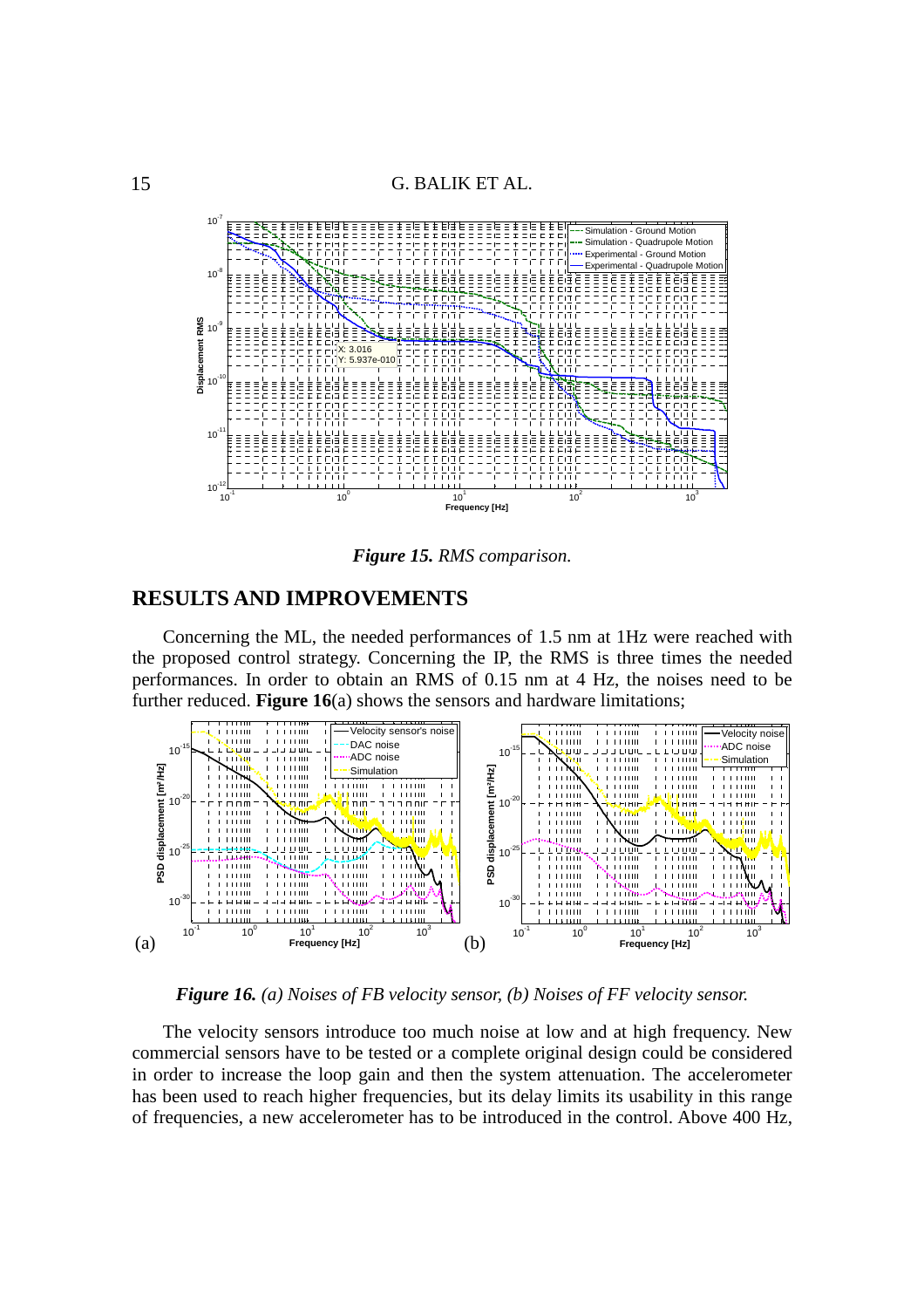the seismic attenuation is limited by the D/A converter noise. As the simulation and the experiment have similar behavior, it is possible to use the simulation results to find the new sensor and D/A characteristics needed to increase the system's performance further.

#### **CONCLUSION**

This study attempts to solve one of the most critical technical aspects of the future CLIC particle collider. In this prospect, a dedicated control strategy for ground motion mitigation is detailed. Based on a dedicated interpretation of classical loop shaping control design methods for controller tuning, the innovation consists in using sensors not intended for control at the sub-nanometer scale. Furthermore, the original control strategy consists in the cumulative action of acceleration and velocity feedforward control combined with feedback loops. In our approach, the Matlab/Simulink simulation results of the control are also compared with the real time experimental results. Theoretical results match the real time results with a small deviation, which is due to model imperfections and the limitation of the D/A converter resolution. The performance of the control, defined by the ratio RMS\_GM/RMS\_QM is about 5 at 4 Hz and 2.5 at 1 Hz, comparable to the best stabilization strategy performances presented in Table 1. The results lead to a RMS displacement of the top support of about 1.5 nm at 1 Hz and 0.6 nm at 4 Hz. Specifications are reached concerning the ML (RMS\_QM  $(1)$  < 1.5 nm) but not for the IP (RMS OM  $(4) < 0.15$  nm). Possible ways for improving performance in GM mitigation are outlined. The main limitation concerns the sensors' noise, thus ongoing research efforts concentrate on sensors with better performances for this dedicated study with the help of the validated simulation program. Another avenue of improvement concerns the ADC resolution which induces limitations at high frequency. The next step will be to consider a representative heavy quadrupole on top of the support to address additional specifications.

#### **ACKNOWLEDGMENTS**

The authors wish to express their thanks to the European Commission for funding this research under the seventh framework program (project EuCARD, grant agreement no.227579).

#### **NOTE**

- 1. KEBE Scientific Instruments, Schwingungsmesser SMK-1 manual, Halstenbek 1994.
- 2 . OYO Geospace Inc.
- 3 . Stanford Linear Accelerator Center.
- 4. CEDRAT Group.